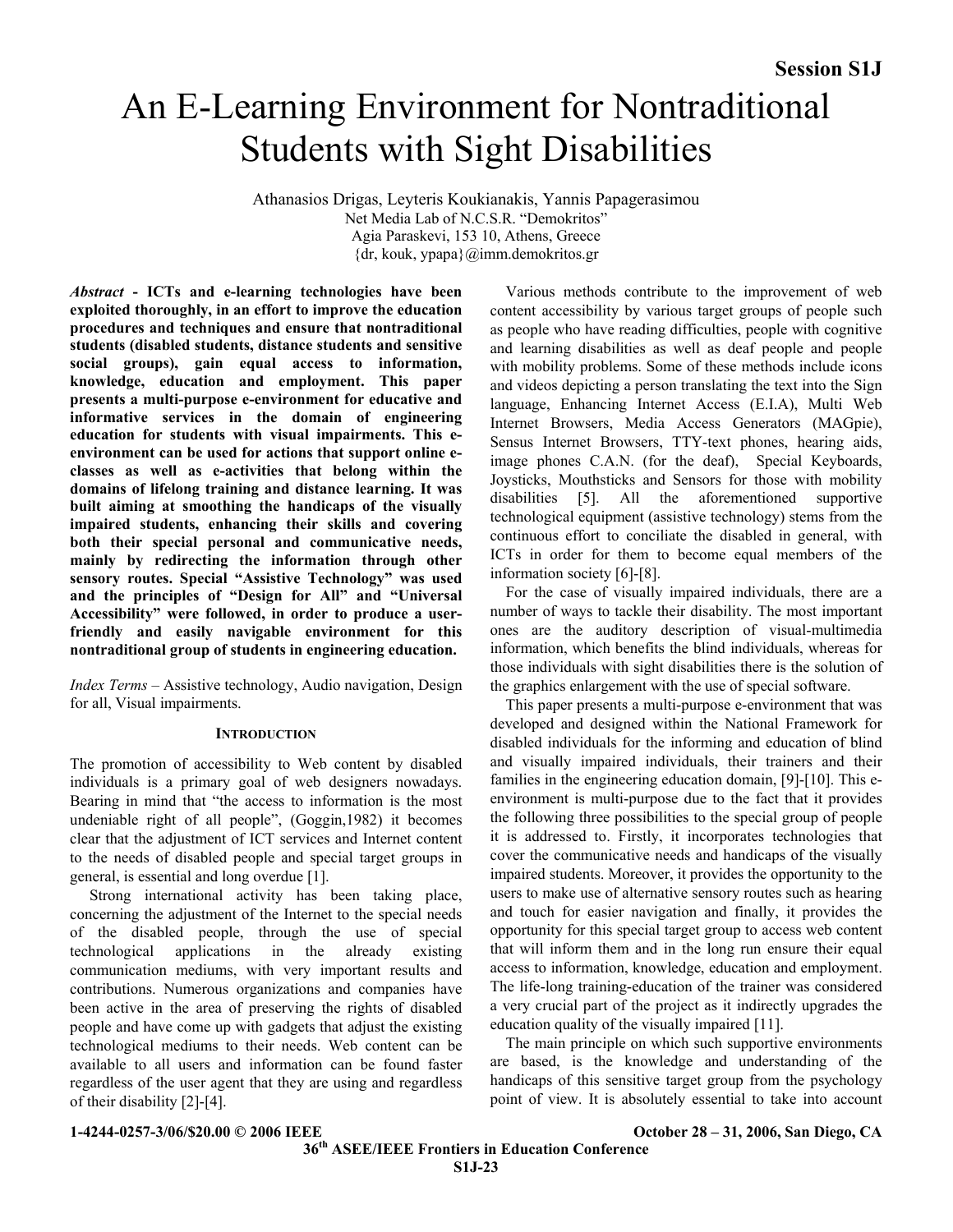this information in order to be able not only to smooth these handicaps, but also to enhance their other skills and finally, cover in full both their special personal and communicative needs [12]-[13].

#### **ABSTRACT LEVEL DESCRIPTION**

Psychology studies state that individuals with visual impairments have their other senses upgraded, (touch and hearing), which in a way replace and fill in for the lack of or low eyesight. Unfortunately though, the use of one of the aforementioned senses alone is not adequate enough. It is of the utmost importance that the visually impaired use a combination of alternative sensory routes for better results. Hence, it becomes obvious that the multi-purpose eenvironment must provide such possibilities to the user. There were three main units that were taken into account when designing this informative and educational system. The multipurpose e-environment interface, the multi-subject database and finally the specially designed user interface and the technologies that needed to be incorporated in the system in order to achieve the main aim: the easy access and navigation of visually impaired to web content.

## *I. The Multi-Purpose E-Environment Interface*

The multi-purpose e-environment interface, which is the first of the kind in Greece, contains technological and general information regarding the blind and visually impaired and is based on the multiple access interfaces, fulfilling the basic principles of "Design for All" and "Universal Accessibility".

Particular emphasis was given to the special access interfaces, which include audio navigation and the possibility of enlarging the text, in order to make it user friendly and easily navigable. The aim was to ease the integration of the visually impaired to ICT and hence to information, knowledge, education and employment. In addition, another important factor that was taken into account was the distance training of the disabilities specialists-trainers, as the upgrade of the specialists' knowledge has indirect effect on the upgrade of the training of the visually impaired.

The Hellenic organization for the Greek blind individuals namely 'Faros for the Blind' ('Beacon for the Blind') participated actively during the design process of the special access interfaces, providing useful guidance on how the access interfaces should be designed in order to achieve maximum benefits for the blind and visually impaired individuals.

According to the research that has been undertaken by the projects' consortium and especially by the Hellenic organization for the deaf 'Faros', there is no other competitive product that incorporates multiple ways of supported navigation to e-content, in the Greek market.

# *II. The Multi-Subject Database*

A multi-subject database was created to be used by the trainers of the visually impaired individuals, aiming at the scientific evaluation of the quality of the services that are provided to this special group of people. This database constitutes a source of information as well as a database for the trainers of a disability centre, which refers to the history and the progress of the special education of the visually impaired individuals. In particular, all the information that regards visually impaired people is inserted into the database. In addition, the therapeutic and educational work of the employees of the centre is inserted into the database as well as the corresponding profile of the served population. The aim of this database was to upgrade the trainers' work in favour of the visually impaired individuals.

# *III. Special User Interface and Assistive Technology*

Special "Assistive Technology" was incorporated within the system to support, assist and enhance the Internet access and navigation of visually impaired individuals.

Since visual access interfaces are of no use to blind people and are problematic for those with sight disabilities, the need to create other special access interfaces arose, which would support the information flow through alternative sensory routes such as hearing and touch.

In the area of Web Accessibility, common software-based assistive technologies include screen readers, which is a software program that reads the content of the screen aloud to a blind user. Screen readers can usually only read text that is printed, not painted, to the screen. Moreover, screen magnifiers are used, which is a software program that magnifies a portion of the screen, so that it can be more easily viewed by individuals with low vision and finally, speech synthesizers, and voice/audio input software that operate in conjunction with graphical desktop browsers. Hardware assistive technologies include alternative keyboards, pointing devices and finally, Braille displays, which achieve the display of a large percentage of what is displayed on the screen and are refreshed very often as the user moves on the screen.

More particularly, Real Audio was used for the generation of audio messages, while for the incorporation of these messages within a web page, a special Real Player plug-in was used. In addition, the Macromedia Flash 5 Player is responsible for the enlargement of the graphics, while finally, JavaScript was used for the activation of certain keys on the keyboard that support and ease the navigation of the visually impaired user.

## **SYSTEM ANALYSIS**

This section presents the actual e-environment, its special access interfaces and its various services. This e-environment can be found at the following URL: http://imm.demokritos.gr/amei/

 The e-environments' entrance page guides the user as to the special tools that the user will need in order to use the environments' services. These are the Macromedia Flash Player and the Real Player [14], which can be downloaded for free from the correspondent links. After this task, the user may enter the main interface of the environment (Fig.1).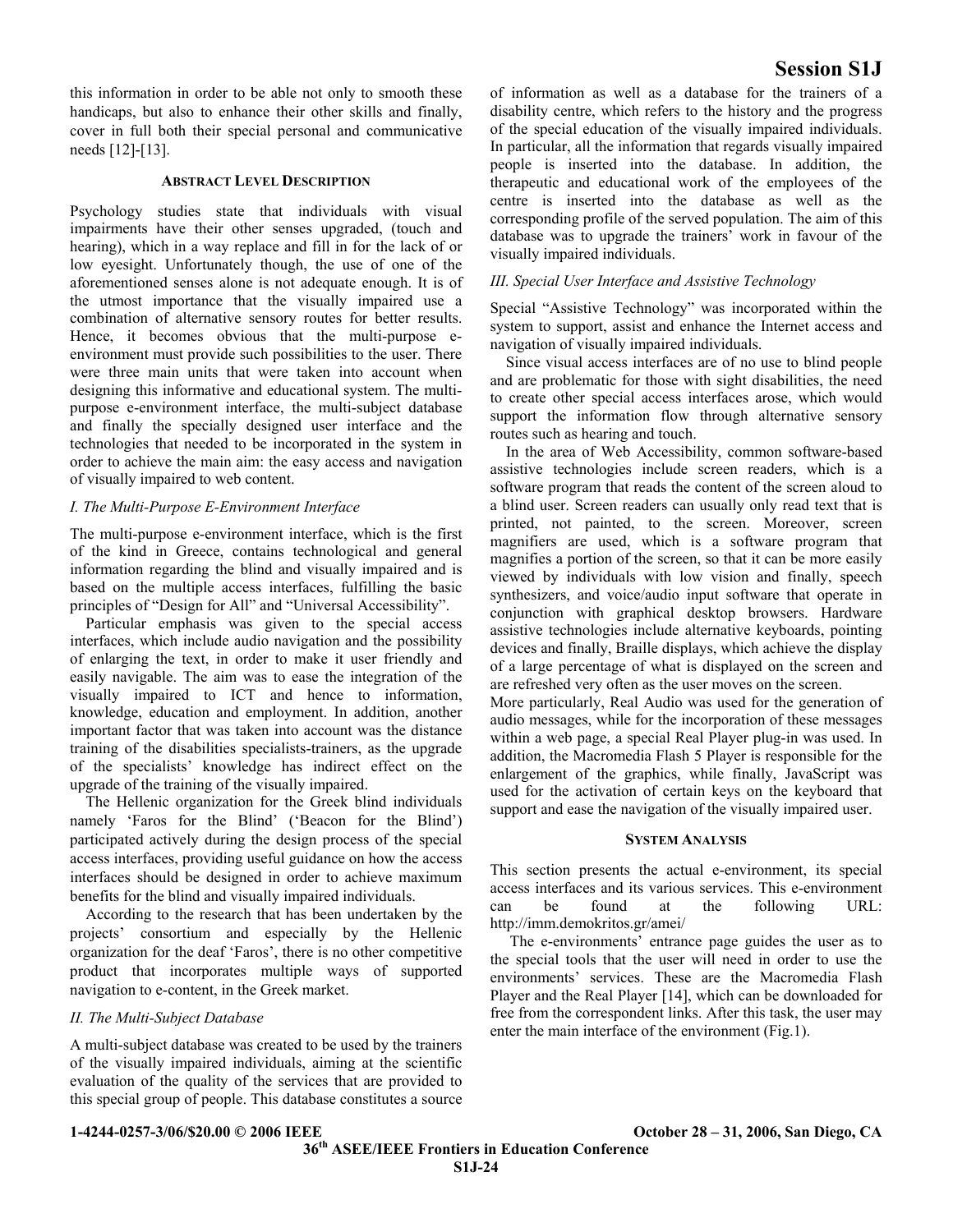

FIGURE 1 ENTRANCE OF THE MULTI-PURPOSE E-ENVIRONMENT

Once the user has entered the main interface (Fig.2), an audio message can be heard and a moving image can be seen. This confirms the correct installation of the aforementioned Macromedia Flash Player and Real Player tools.

The main interface includes the e-environments' access interfaces. By choosing one of the four interfaces, namely, Interface for Audio Navigation, Interface for Common Citizens, Graphics Enlargement Interface and Interface for Braille Terminal or Screen Reader, the corresponding interface will appear. For the visually impaired individual there is an audio message that welcomes and instigates the user to press one of the 1,2,3,4 keys in order to be navigated to one of the four aforementioned interfaces:



FIGURE 2 THE MAIN INTERFACE OF THE MULTI-PURPOSE E-ENVIRONMENT

## *I. Interface for Audio Navigation*

Here, the visually impaired individual is navigated through audio messages (Real Audio) to audio information only. This means that the installation of the Real Player tool is essential for the navigation of the visually impaired user. The navigation through the pages is realized by pressing the keys according to the instigation of the corresponding audio message. The keys that are used are "enter" to return to the main interface, "space" for returning to previous pages and the

# **Session S1J**

numerical ones "1-9" for the navigation through the pages (Fig.3). Once the interface is loaded, an audio welcome and navigation message is heard, for the visually impaired individual. The activation of the keys was realized with JavaScript, while the audio navigation was realized with the generation of real audio messages and their incorporation in a page through the special Real Player plug-in.

The thematic units are exactly the same as the ones in the common interface, which will be described next, except for the multimedia ones (video, video on demand, video conference and music links) for the obvious reason that they cannot be used by the visually impaired user. The only multimedia unit that is present here is the audio books.

# You Are In The Audio Navigation Interface

If You Wish To Return to the Main Interface With The Access Interfaces PRESS SPACE

If You Wish To Get Informed On Technologies for People With Sight Disabilities PRESS<sub>1</sub>

For General Information PRESS 2

If You Wish to Get Informed on Organizations for People With Sight Disabilities PRESS<sub>3</sub>

For Audio Books PRESS 4

FIGURE 3 THE AUDIO NAVIGATION INTERFACE

#### *II. Interface for Common Citizens*

In this interface, the non-disabled interested users may navigate through the information of the e-environment through columns of links as happens in a normal web portal. In particular, this interface is mainly addressed to the trainers as well as the family members of the visually impaired users.

This page (Fig.4) consists of four units namely, Technology, Information, Organizations and Multimedia. The unit "Technology" contains information about technological supportive tools for individuals with visual and mobility impairments. Each of the four links namely "Braille Terminals", "Supportive Tools", "Screen Readers" and "Special Browsers" loads a page containing a list of links of the most important technological supportive tools available, mainly in Greece.

The unit "Information" contains information that interests disabled people. There are four links namely "Bibliography", "Magazines", "Greek and Foreign Links" and "Medical Guide", which load pages containing books on disabled people according to the disability, magazines and links to Hellenic

# **1-4244-0257-3/06/\$20.00 © 2006 IEEE October 28 – 31, 2006, San Diego, CA**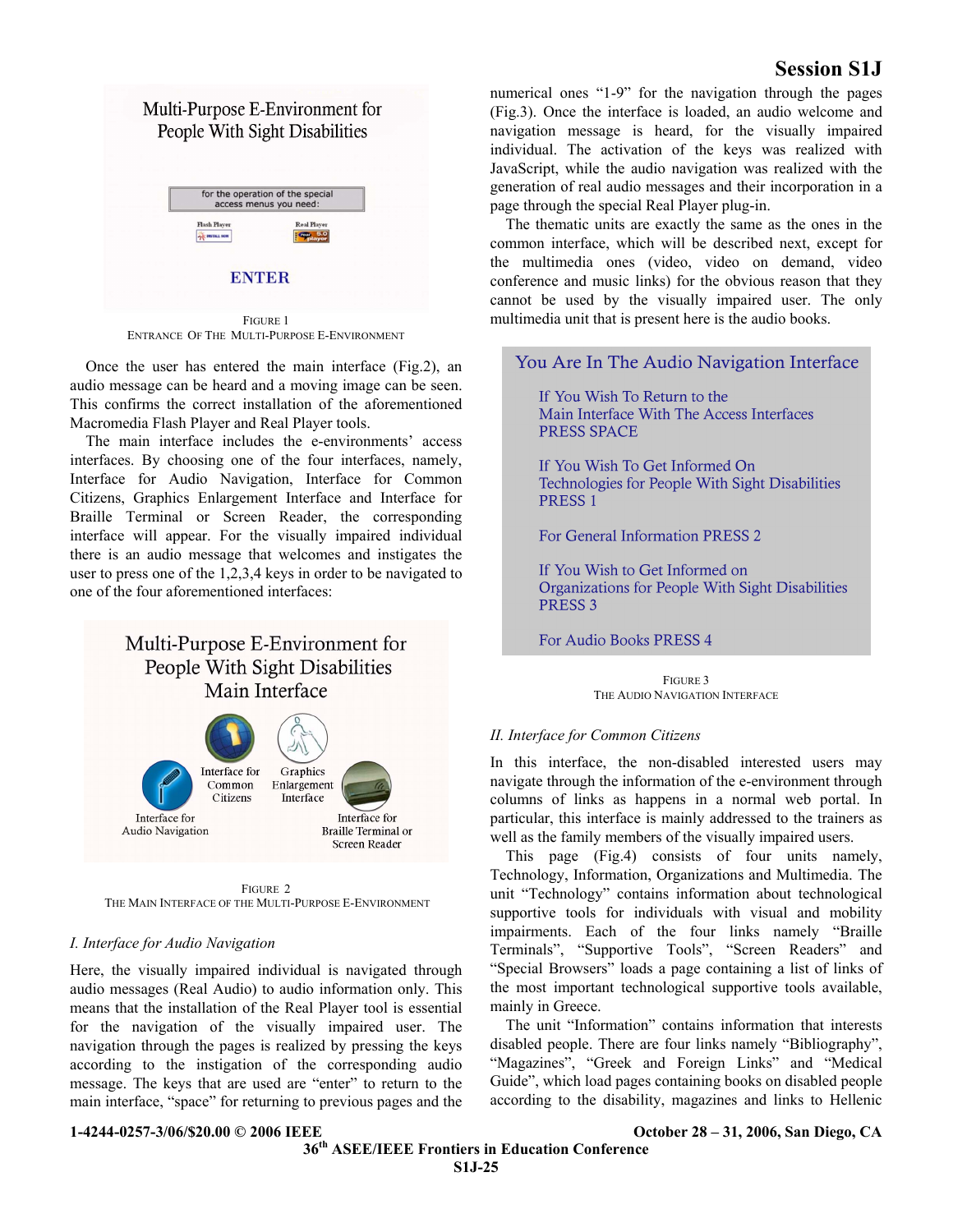libraries where these magazines can be found, hyperlinks of the most important Hellenic and foreign web sites that engage in disabilities issues and finally information about injuries and causes of child eyesight loss.

The unit "Organizations" contains information about all the institutions and organizations related with disabilities in Greece and especially those which were implicated in this project.

Finally, the unit "Multimedia" contains educational and recreational material for both the disabled people as well as their trainers. More analytically there are six links, which perform the following tasks:

The link "Video" opens a page which contains various digital videos of educational activities taking place at disability centers according to the thematic of the activity as well as links to these videos.

The link "Video on Demand" opens a page with the Video on Demand service using the IP-TV Viewer 3.0 and the links to the corresponding videos.

The link "Audio Books" opens a page containing ten excerpts from Audio books provided by the Pan-Hellenic Blind Association that are available in Real Audio.

The link "Music Links" opens a page containing Hellenic and foreign links to radio stations on the Internet and also to music web sites.

The link "Tele-Conference" opens a page which provides the necessary guidelines and the necessary links for the attainment of tele-conference.

Finally, the link "Database" opens a page with the database for the trainers, which was created in the framework of this project.



FIGURE 4 INTERFACE FOR COMMON CITIZENS

## *III. Graphics Enlargement Interface*

In this interface the structure is exactly the same as in the common interface, except that through the installation of a special Flash Player plugin, which is provided free of charge

**Session S1J**  on the Internet, the user may enlarge both the graphics and the text [15]. The enlargement process, which is given sonically by navigating the user to the corresponding interface, is realized by right clicking the mouse and choosing zoom in. For further enlargement one chooses zoom in again, while for

returning to the initial font size the user chooses zoom out. This interface's possibility is due to the special design of the web pages using the Macromedia Flash 5 tool.

Finally, this interface offers almost all the information of the common interface except for some multimedia applications, which could not be used by severe cases of visually impaired individuals, such as video on demand and videoconference.





#### *IV. Interface for Braille Terminal or Screen Reader*

Here, the information that the user finds is the Common and Graphic Enlargement Interfaces is in plain text format with a large font in order to be able to easily use either a Braille Keyboard or a Screen Reader (Fig 5). This is because the graphics impede the use of the aforementioned tools and hence, it is essential to have a simple environment. In addition, this interface contains all the information of the Common Interface and has been designed in such a way, in order to collaborate with a Hellenic Screen Reader and a Braille Terminal, which serve the educational needs of the visually impaired by accessing the network environment.

Summing up, the audio navigation interface includes pages with audio messages, which also appear in text format in the case where a Screen Reader exists. The common interface and the graphics enlargement interface have the normal structure of a web portal. The Braille or Screen Reader collaboration interface is a page with grouping links with large characters.

#### **PILOT IMPLEMENTATION**

The electronic environment including the web interface was used during a pilot period of three months, to great and unanimous acclaim. It was distinguished among disabled user

#### **1-4244-0257-3/06/\$20.00 © 2006 IEEE October 28 – 31, 2006, San Diego, CA**